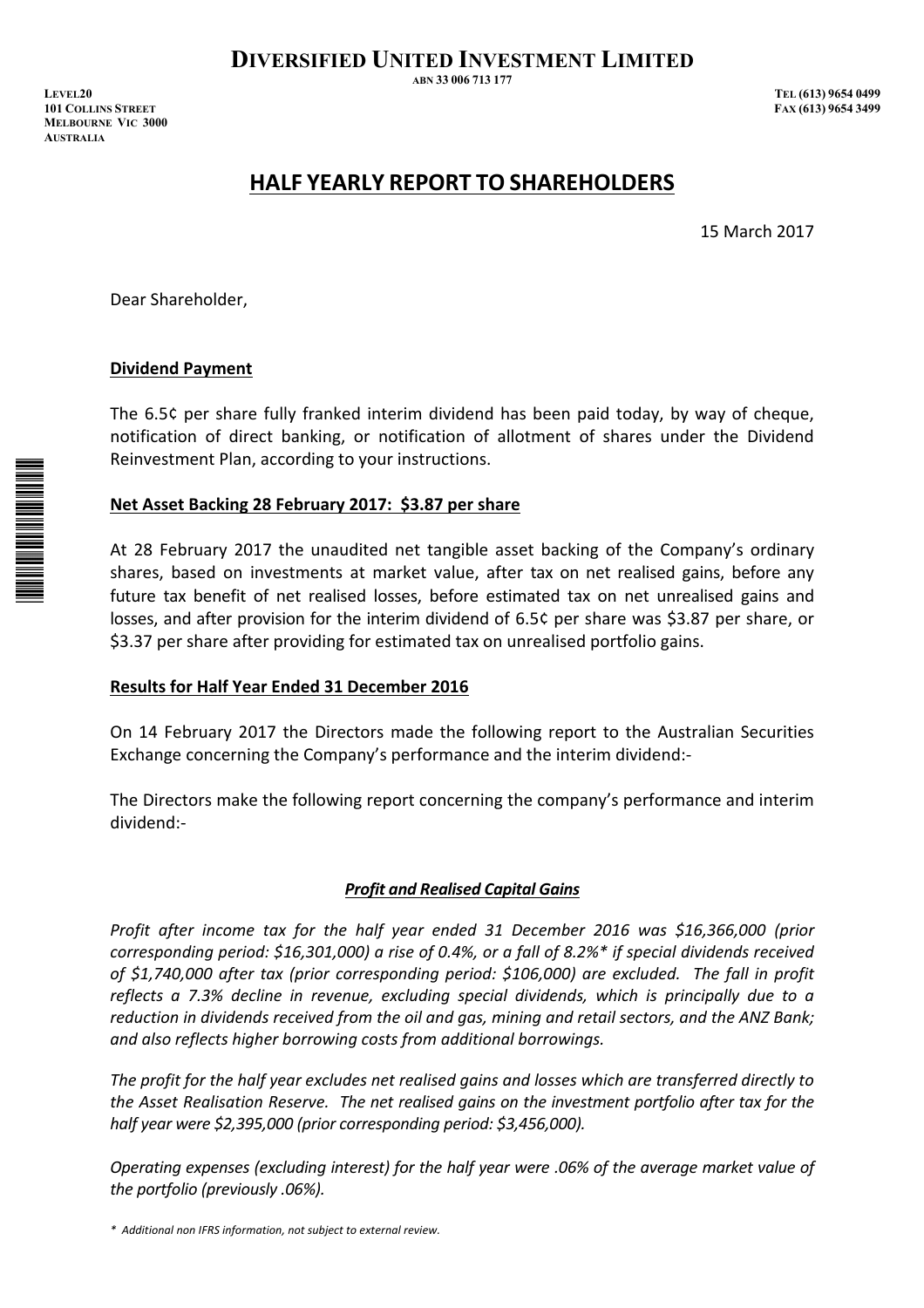#### *Earnings Per Share*

*Earnings per share excluding the special dividends received fell 10% to 7.0\* cents per share, or remained steady at 7.9 cents per share including the special dividends received.* 

*The weighted average number of ordinary shares for the period was 207,870,602 (prior corresponding period: 206,623,492) taking into account the shares issued in the dividend reinvestment plan.* 

#### *Dividends*

*The Directors have declared an interim dividend of 6.5 cents per share fully franked to shareholders registered on 24 February 2017, to be paid on 15 March 2017. The comparable 2015 interim dividend was 6.5 cents per share fully franked.* 

#### *LIC Capital Gains*

*The interim dividend will not include any Listed Investment Company capital gain dividend.* 

#### *Dividend Reinvestment Plan*

*The Company operates a Dividend Reinvestment Plan ("DRP") under which shareholders may elect to have all or part of their dividend payment reinvested in new ordinary shares. Pricing of the new DRP shares will be at the volume weighted average selling price of shares traded on the Australian Securities Exchange on the Dividend ex date of 23 February 2017 and the four business days immediately following that date. The last day for the receipt of an election notice for participation in the plan is 27 February 2017.* 

#### *Asset Backing*

*The net tangible asset backing per share based on the market valuation of investments was \$3.82 at 31 December 2016 and \$3.81 at 31 January 2017. These calculations are after tax on net realised gains, but before any future tax benefit of net realised losses and before estimated tax on net unrealised gains and losses. They are also before provision for the interim dividend.* 

*The Company is a long term investor and does not intend disposing of its total portfolio. If estimated tax on net unrealised gains were to be deducted, the above figures would be \$3.35 at 31 December 2016 and \$3.34 at 31 January 2017.* 

#### *Performance*

*The Company's net asset backing accumulation performance (assuming all dividends paid by the Company were reinvested in its shares, and after all expenses and tax) for the half year to 31 December 2016 was a rise of 10.5% while the S&P/ASX 200 accumulation index rose 10.6% over the same period. The Company's accumulation performance is after tax, all expenses, and the impact of the Company's gearing. Such items are not included in the S&P/ASX Index.*